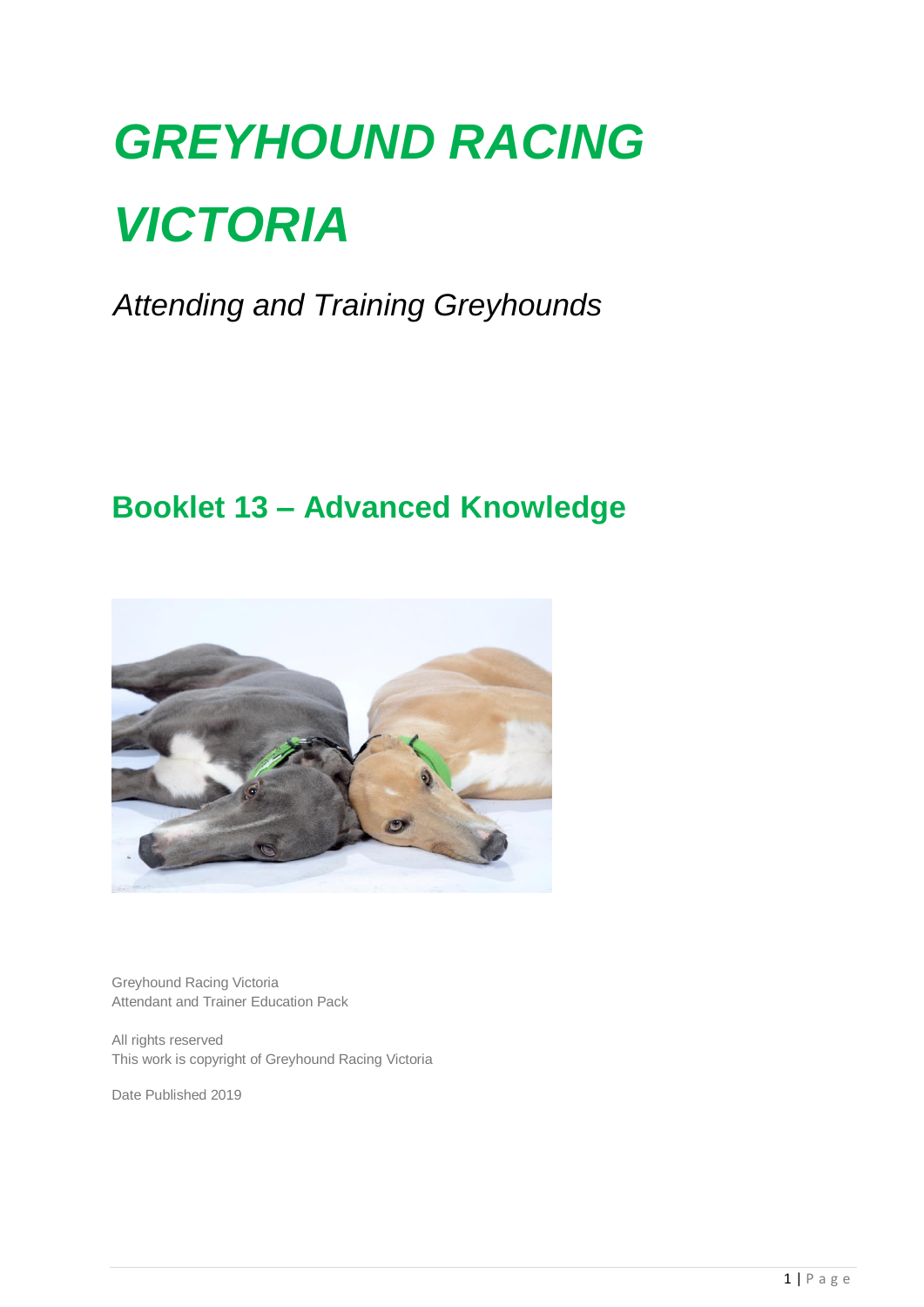This is the thirteenth in a series of booklets that support you in attending and training racing greyhounds.

Booklet 1: Introduction

- Booklet 2: Greyhound Basics
- Booklet 3: At the Race Track Kennelling, Preparing for Racing, Boxing and Catching
- Booklet 4: At the Race Track After the Race
- Booklet 5: Occupational Health and Safety
- Booklet 6: Completing the Assessment
- Booklet 7: Setting Up an Optimal Training Environment
- Booklet 8: Greyhound Health
- Booklet 9: Education and Training
- Booklet 10: Nominating
- Booklet 11: Preparing a Greyhound for Rehoming
- Booklet 12: The Public Trainer
- **Booklet 13: Advanced Knowledge**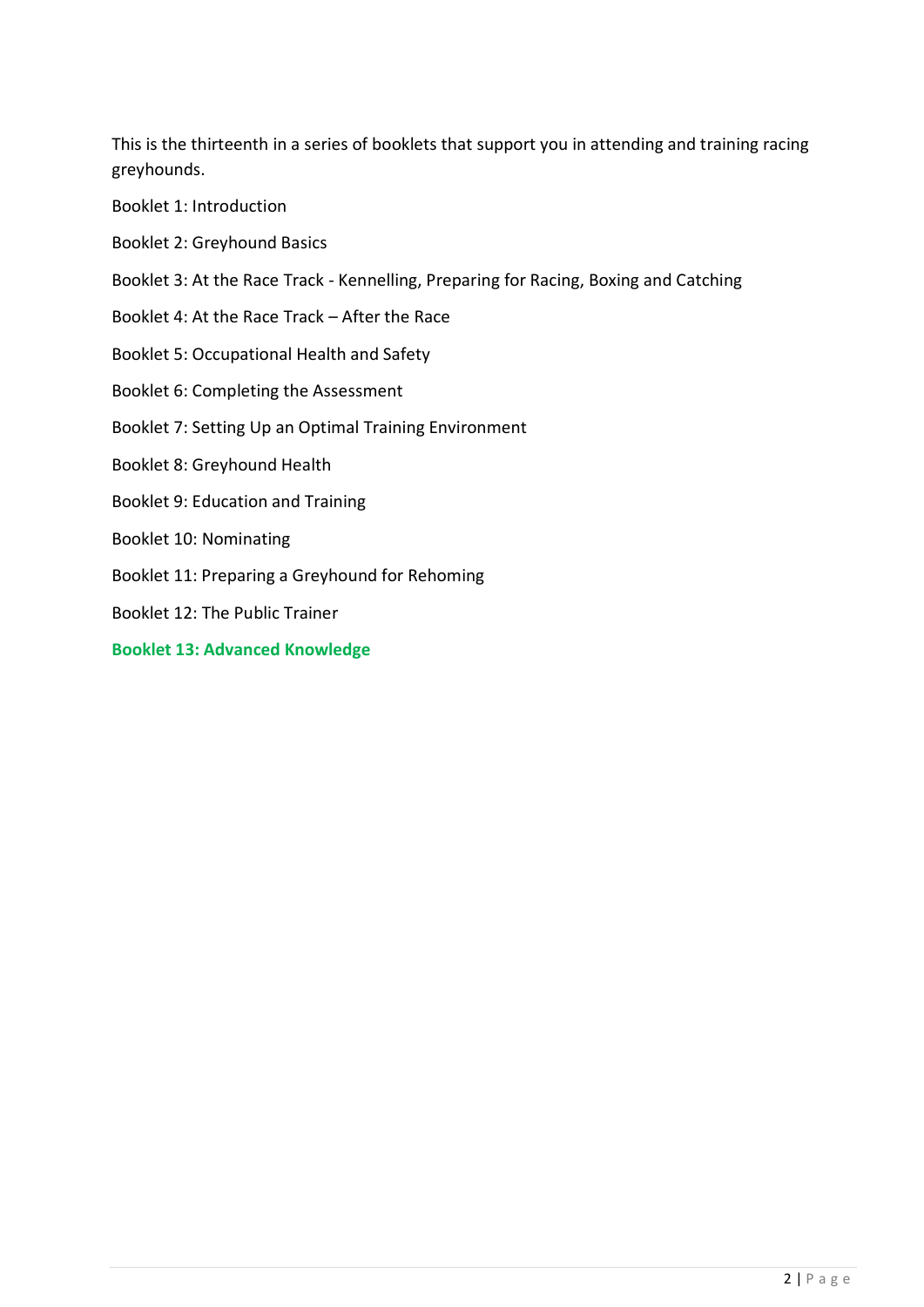## **Anatomy**

As a public trainer you are expected to have a higher level of knowledge than an owner-trainer, both of training techniques, and the care and welfare of the greyhounds you are responsible for. It is expected that you will not only have a good working relationship with your greyhound veterinarian, but also that you will have some understanding of the internal workings that enable the racing greyhound to move at such incredible speeds. This way you will be able to detect changes that may indicate injury or disease and see to them promptly, ensuring the greyhounds in your care are always presented to race in top condition, and if things go wrong, they get the best care possible.

There is a lot of valuable information at <https://greyhoundcare.grv.org.au/> including a range of Injury and Illness Management Fact Sheets.

## **13.1 Musculoskeletal system**

The musculoskeletal system includes the bones that form the skeleton of the greyhound, along with the muscles that act to move the body, and the joining structures; tendons that connect a muscle to a bone, and ligaments that connect a bone to another bone.

Understanding some basic anatomy is important if you are going to be able to watch out for injuries and discuss them effectively with your greyhound veterinarian, the stewards or other trainers.

No-one expects you to know all of the names of the muscles, bones, tendons and ligaments, but you should understand the role of the important parts, especially those which are predisposed to injury when racing. Having said that, for your own benefit, it is a good idea to continue to study and review diagrams of the musculoskeletal system to help you become familiar with their names and locations.

#### *It is always important to discuss any signs of injury or illness with your veterinarian for a clear diagnosis.*

There are some excellent diagrams in the book *'Care of the Racing and Retired Greyhound* produced by *Blythe LL, Gannon JR, Craig AM, Fegan, DP (2007)*. You could also look at any textbook on the anatomy of dogs, but it is often easier to visualise the structure when the diagram is of a greyhound.

#### **Skeleton**

The skeleton of the greyhound consists of 321 individual bones. The skeleton provides the body its frame, and also acts to provide protection to important organs such as the brain and heart. The muscles then attach onto various points and, by contracting, they give the movement that allows the dog to walk, turn and run.



FLAVE V.-THE ANATOMY OF THE GE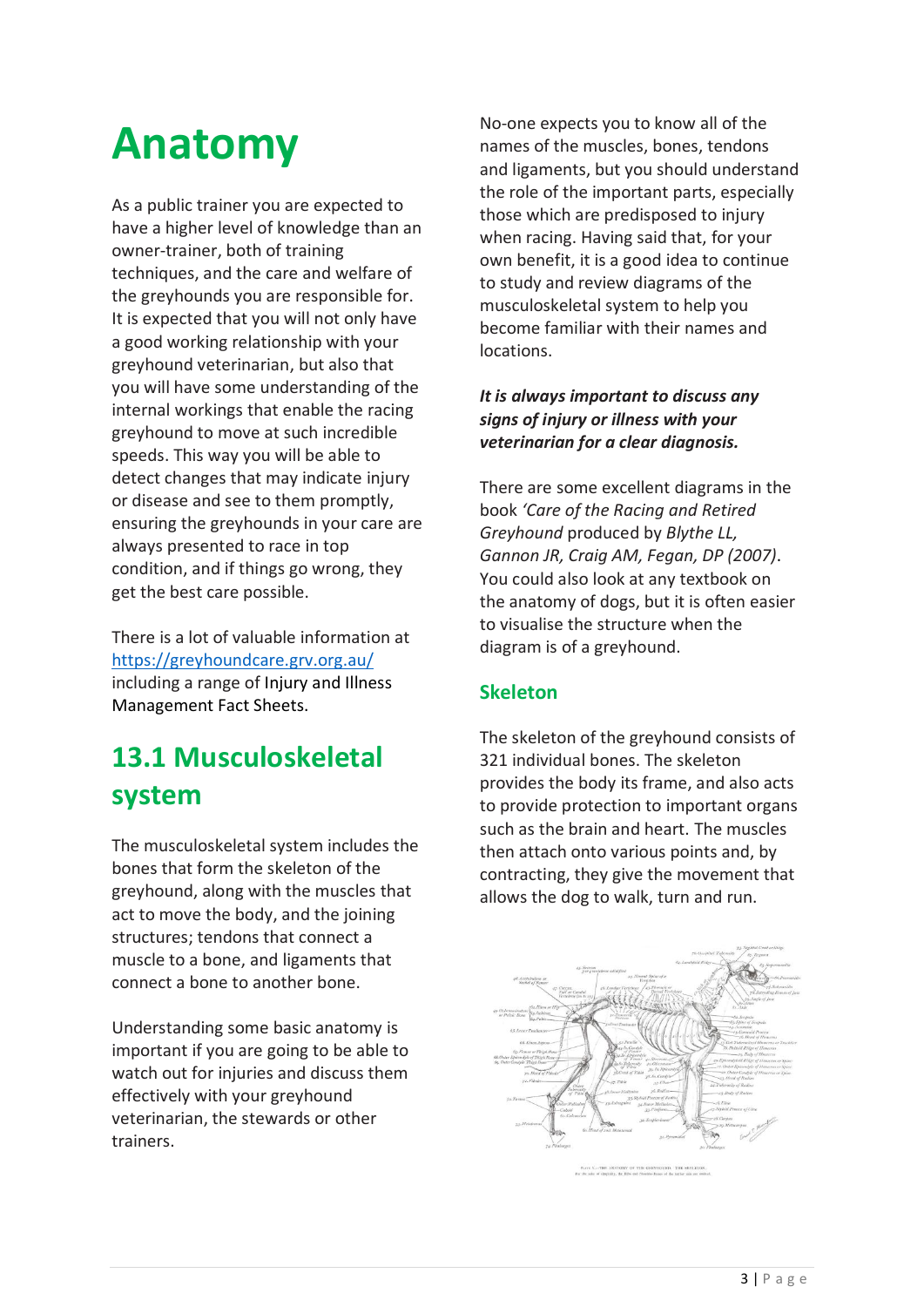The skeleton is a living organ that is constantly being modeled and remodeled depending on the forces applied to it. It can also repair damage such as fractures and chips. The skeleton acts to provide the body with a storage place for minerals such as calcium and phosphorus. If the body's supplies of calcium are low, then calcium is reabsorbed from the bones and moved to where it is needed, potentially leaving the bones weak and brittle.

The skeleton is also involved in the immune system as the cavities inside the long bones are where the body produces important red and white blood cells. This is the bone marrow.

#### **Bone growth**

The skeleton of the greyhound develops and grows from puppyhood through to about 14-15 months of age. The long bones grow from special areas called 'growth plates' which are made up of cartilage and don't fuse to bone until the dog matures. These growth plates can be damaged in the growing dog which can lead to stunted, uneven or abnormal growth of the bones. Because the growth plates are weaker than bone, they are also a common site of fractures in the young, skeletally immature dog.



#### **Joints**

Where two bones come together, they form a joint. There are different types of joints, but the one that is most important for trainers to understand is the 'synovial' joint. In these joints the surface of the bone's end is covered with smooth cartilage, and the joint is surrounded by a 'joint capsule' made of fibrous material that, along with the ligaments, holds the joint together. The joint space is filled with a special 'synovial' or 'joint' fluid that helps lubricate the joint.

Any damage to the joint capsule or ligaments can severely affect the movement of the joint. If the joint surfaces become damaged, the cartilage can wear away leaving the underlying bone exposed. Damage to the joint surface can lead to arthritis developing, so joint health is very important in the racing athlete.

#### **Muscles**

Each joint of the body is moved by a set of muscles. The muscles have their effect due to the contracting (shortening) of the muscle fibres. For every joint there are usually two sets of muscles - the 'flexors' and the 'extensors' - that work in opposite directions to flex (bend) and extend (straighten) the joint.

Each muscle has a point where it attaches to the bone. The point closest to the head of the greyhound, or highest up the leg is called the 'origin' of the muscle, and the lower attachment point is called the 'insertion' point. Muscles are attached to the bone by fibrous material called a tendon, whereas ligaments attach bone to bone. Most muscles have a technical name which is often a Latin description. There are also common names that are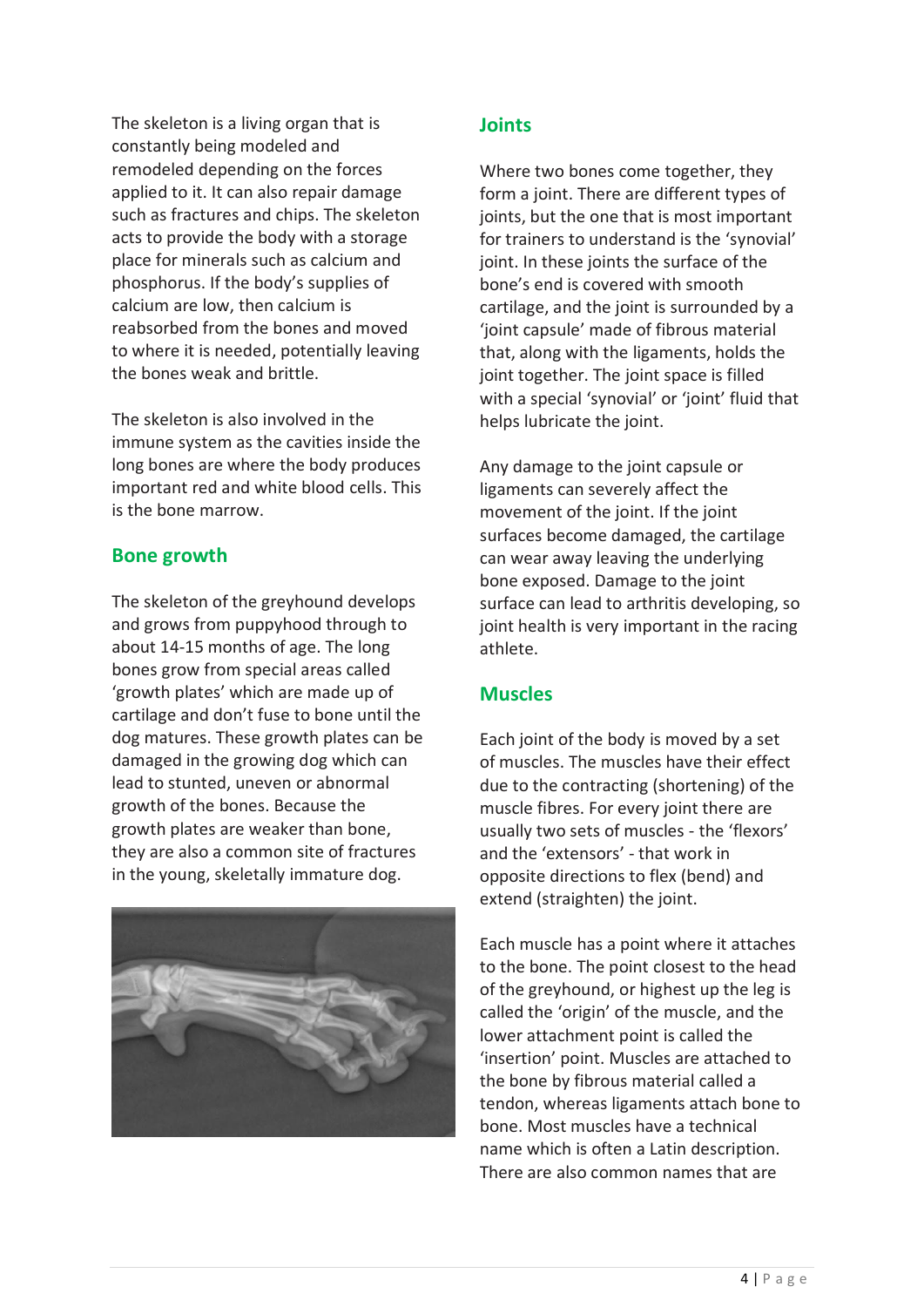more often used by trainers to describe the muscle that has been injured.

At this stage no one will expect you to remember all of the names, however, you will need to know the common muscles that get injured and where they are located. Again, there are diagrams that you can study so that you can start to understand which muscle is which, and the action it has when it contracts.

Muscles can be damaged during racing or exercise. This may be due to unusually high forces being applied, or from unusual movement that stretches the muscle in a way it was not designed to stretch. Muscle injuries can be minor strains, right through to tears or ruptures. When the muscle is damaged, muscle pigment (myoglobin) can leak into the bloodstream where it is removed by the kidney and passed out in the urine (myoglobinuria - *meaning myoglobin in the urine*). This leads to the dog producing red or brown coloured urine after a run - something you should always be looking out for. Severe muscle damage can progress to a condition called rhabdomyolysis (acidosis) which is caused by excessive stress and requires urgent veterinary attention.

Mild myoglobinuria occurs in the hours following a race/trial and is corrected with fluids.

Red or brown coloured urine can also be a sign of bleeding within the urinary tract (haematuria - *meaning blood in the urine*) or breakdown of red blood cells due to some disease with excretion of blood pigment (hameoglobin) in the urine (haemoglobinuria).

When feeling the muscles of your greyhound after a run, you should be feeling for changes in size and shape, feeling for any swelling or bruising, as well as whether the muscles feel hot, hard or tight. Low-grade muscle injury may not lead to any changes in the gait of the dog, but will decrease the speed, and may then predispose the dog to further injuries.



If the muscle is torn or ruptured, the damage should be easier to detect. The muscle will be sore, the greyhound may be limping, or there will have swelling or fluid accumulation at the site of (or below) the injury. Bruising is often seen at the site as well, especially where there is little hair to cover the area.

If a muscle injury is suspected or detected it is important that it is dealt with properly straight away. The amount of damage and swelling needs to be minimised and the greyhound should be rested from running or training until the muscle has had time to fully repair. It is vital that the greyhound does not continue to race or trial, as it will be predisposed to further injury. Injured muscles can cause a greyhound to be 'offbalance' and can lead to the development of 'track leg' a bony callus that develops due to the elbow striking the inside of the back leg (tibia) on the same side.

Depending on the severity of the injury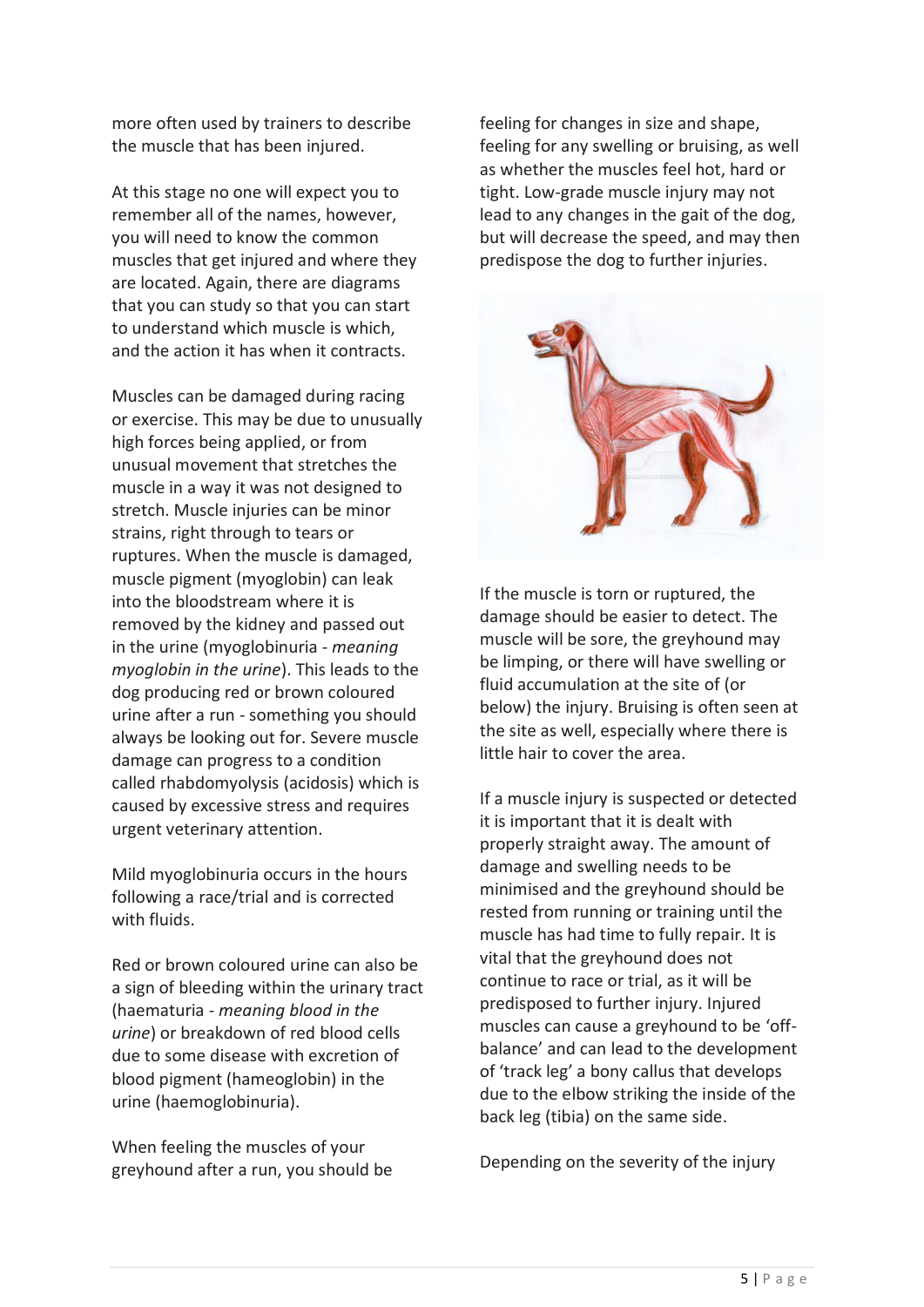your veterinarian may recommend rest, ice packs, anti-inflammatory treatment, massage, stretching or the use of one of the therapies designed to help heal the muscle tissue (such as microwave, infrared, ultrasound, magnetic field or laser treatments). If your greyhound is treated with anti-inflammatories, you will need to ask about the withholding period as these drugs will lead to a positive swab. It is vital that your greyhound does not run on anti-inflammatories as they simply mask the pain and you will be predisposing the greyhound to further, more severe injury.

Early return to function is important for the physiotherapy of the injury. Once the muscle has had some time to repair, the dog should be *gradually* brought back into full work - not returned immediately to its former work load. The rest needed during the recovery phase leads to a reduction in fitness, and it is easy to put too much stress on the newly healed tissue too early if you overdo it. It is also important that the greyhound receives a proper warm up and cool down to further prevent damage to the muscles.

#### **Feet, paws and limbs**

Feet are very important and need to be checked thoroughly after every run. The greyhound's feet are responsible for propelling it along during a race, and foot related problems will very quickly affect performance.

The feet should be examined for cuts and cracks, uneven wear, papillomas (warts) and corns (painful growths in the pads). The nails and nail beds along with the webbing between the toes also need to be thoroughly inspected. Each toe should be gently flexed and extended to

check for damage or soreness, and any problems investigated.

It is not uncommon for the side ligaments of the toe to be damaged or stretched leading to 'sprung' toes or 'dislocated' toes. These sorts of toe injuries are very painful, especially with the huge pressures applied to the toe during cornering in a race. Webbing injuries such as sand grazes are often due to problems with the action of certain ligaments or tendons.

Another very important foot problem is 'sesamoiditis' which is inflammation or damage to the small sesamoid bones that are located at the back of the top toe joint where the top toe bone (P1) joins the shins. These are the metacarpophalangeal joints in the front feet and metatarso-phalangeal joints in the back feet. Sesamoids are pairs of tiny bones located within the tendons behind these joint and help with movement of the various flexor tendons.

Sesamoiditis is a very common injury detected during the education phase of training, leading to painful toe joints with a reduced range of movement. The pain caused by these sesamoids can lead to problems turning, jumping out of the boxes and changing direction at high speed. The most important sesamoids are those in the front feet. Occasionally sesamoid bones are found on x-ray to be in two or three pieces (usually with reduce range of movement in the joint), and while this sometimes can be a result of a previous fracture, in some cases it appears to be a normal (and harmless) finding.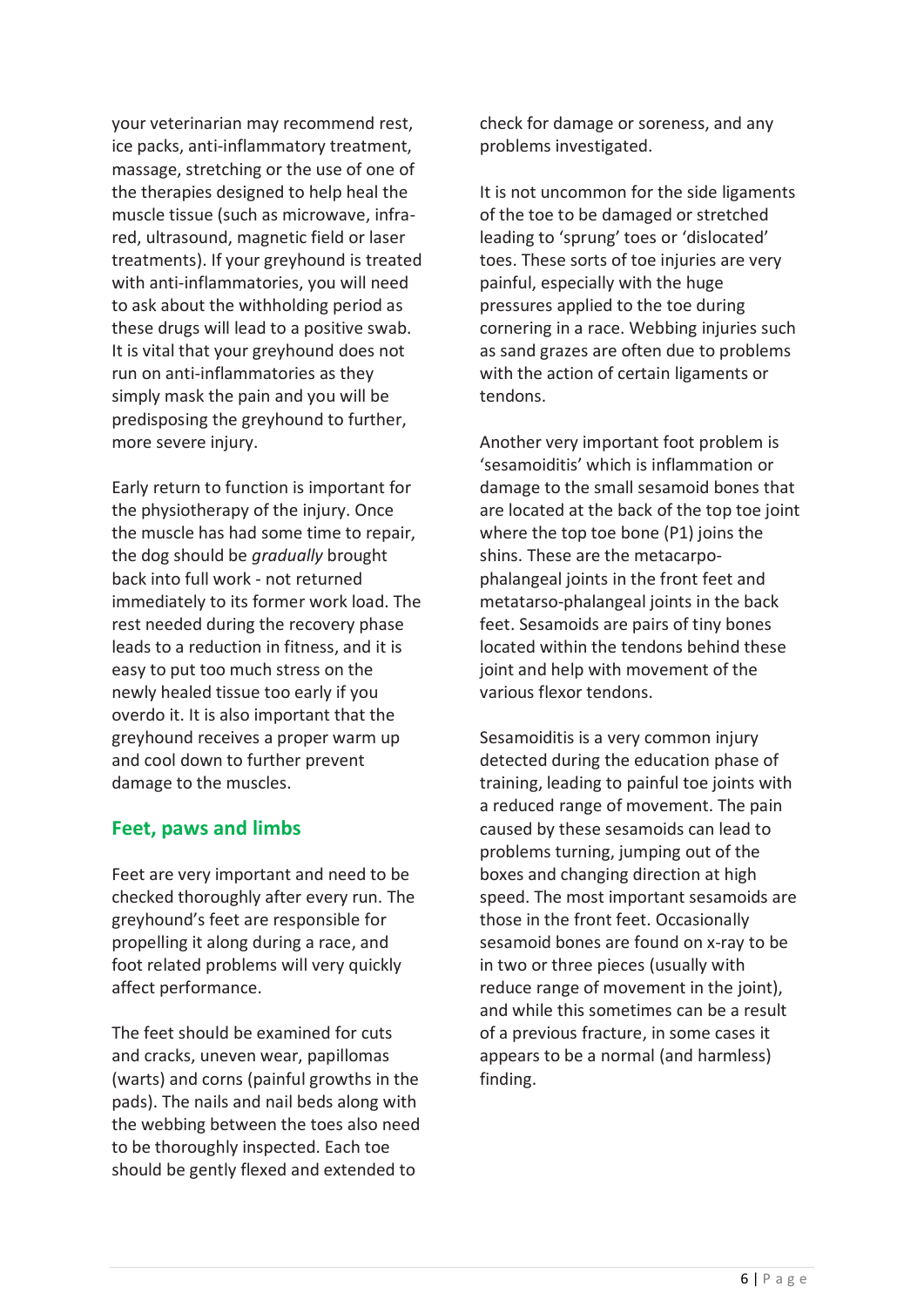

As you examine your greyhound, you should pay particular attention to these joints and if you notice that the joint is swollen or painful, or if the toe does not move as far as it normally does when you examine it, then you should have the area checked by your greyhound veterinarian. Many cases of sesamoiditis will resolve with rest and treatment, but others require veterinary intervention. Having any painful toes checked early by your veterinarian will mean the best chance of your greyhound returning to full speed and will reduce the risk of long-term problems developing.

Developing a routine for checking your greyhound is very important to ensure that any minor injuries or soreness are quickly detected. It is often easiest if you have an experienced person guide you through a routine check for the first few times then develop a set pattern that you will follow. Starting at the same place every time and checking each thing in order means you will get into a habit and will automatically check each area in turn. Don't forget to compare left to right, as this will often give you an ideal opportunity to compare. If you find something amiss, get the dog properly examined by your greyhound veterinarian so that you know what is wrong, and can be given the correct advice about the best method of rehabilitating the greyhound.

When examining a greyhound where you suspect an injury in a particular place on one side, many experienced people will examine the opposite side first.

#### **The role of physiotherapy and massage**

Similar to human athletes, it is important to keep muscles and joints as healthy and flexible as possible. No athlete would compete in a race without first properly warming up. This may include stretches, massage, and gentle movement to increase the blood supply to the muscles in preparation for the stresses of hard exercise. Similarly, there is also a great emphasis on correctly cooling down after exertion to help reduce the impact of any stress to the joints and muscles.

Physiotherapy and massage can be used to help prevent injuries by preparing the greyhound's muscles for a race and can also be used to help treat problem areas when there has been an injury to a specific area. Many greyhound veterinarians will recommend massage of injured areas, and gentle stretching and flexing to assist with improving the range of movement of a particular joint. It is important not to overdo either the massage or the stretches as you can also do damage if you push a joint too far, especially if it is badly damaged and painful!

Massage helps to increase the blood flow to the area being targeted. This extra blood flow is very valuable as an increased blood supply brings with it valuable nutrients and oxygen, along with the white blood cells that help clean up the area if it has been injured. The massage also helps to break up and remove the fluid and waste products from swelling or bruising. Massage needs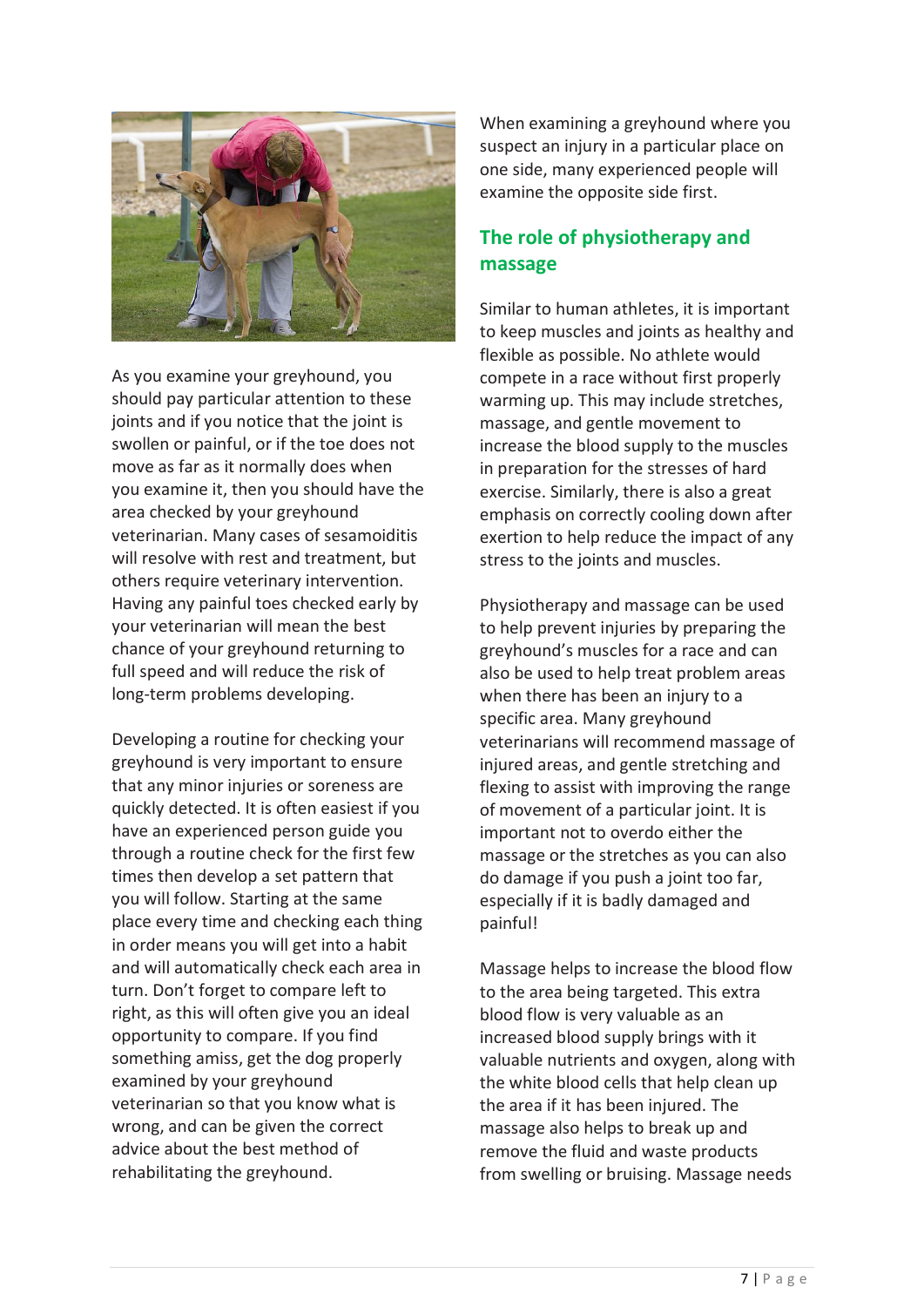to be done gently and can be done by hand or with the assistance of a mechanical vibrating machine.

#### *Always, ask your greyhound veterinarian to give you a demonstration.*

There are also now other physiotherapy treatments including underwater treadmills that help support the body as the animal moves against the added resistance of the water, along with various treatment machines that assist with increasing blood flow to specific areas. The treatment used will depend on whether you are aiming to prevent or treat an injury, and what sort of injury it is. It is important that you find out which treatment is best for your greyhound, along with how often you should be doing it, and for how long. Incorrect treatment can lead to further problems, as well as a worsening of the original injury, so make sure you get the right advice from the start.

Canine sports medicine has come a long way in the last few decades, and it is an area of medicine that has undergone a lot of changes. There is now some hard science that supports many new techniques, and the old 'witch doctoring' methods are being recognised for what they really are. An example of an outdated practice is that of 'blistering' (applying caustic solutions to the skin over bones and joints) which is now considered not only outmoded and potentially cruel, but you could be prosecuted under POCTAA if it leads to skin burns and damage to the deeper structures.

## **13.2 Digestive system**

The digestive system of the greyhound

can be thought to include all of the body systems involved in the break down and digestion of food, the uptake of nutrients and the excretion of solid wastes. Starting at the mouth, the intestinal (alimentary) tract is like a long tube that extends from the mouth to the anus. Along the way this tube is modified in shape and size to allow digestion, storage, and absorption. There are also a number of other organs such as the liver and pancreas that assist digestion by manufacturing and delivering enzymes and other substances that help break the food down into usable elements.

The abdomen (belly) is the part of the body containing the digestive and reproductive organs.

#### **Mouth**

The digestion of food begins in the mouth, with the teeth responsible for grabbing onto food and moving it into the mouth. The first step of digestion is the chewing of the food which mechanically breaks it into smaller pieces and mixes it with saliva. Saliva contains some enzymes which help to begin the digestion process and also lubricates the food for its trip down to the stomach.

Dental health is something that is often overlooked in greyhounds, with a high level of dental and gum ('periodontal') disease seen even in young greyhounds. This is thought to be largely due to the greyhound's diet being soft and not requiring a lot of chewing, and because greyhounds are not often given raw bones or other dental type items to chew on. Yet this type enrichment - chew toys or bones are important.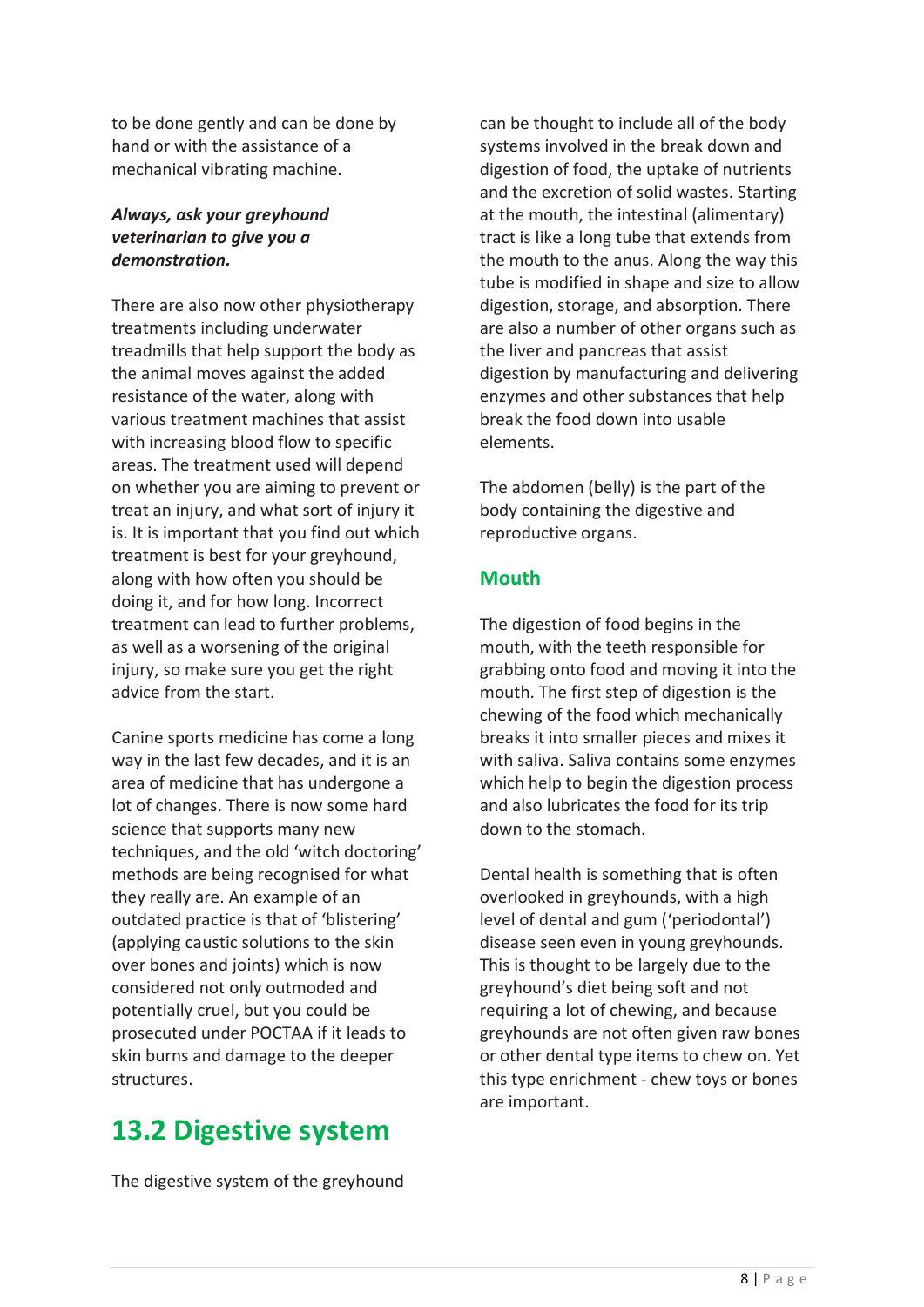

Dental disease can become a source of infection to the rest of the body as the bacteria in the mouth slowly leaches into the bloodstream. The low-grade infection that results can significantly affect the performance of the greyhound and can lead to elevated white cell counts as the body tries to deal with the constant assault. Poor dental health can also lead to foul smelling breath and ultimately impact on a greyhound's capacity to race.

*Remember that a failure to provide proper veterinary care can lead to a prosecution under POCTAA and/or the Racing Rules.* 

#### **Oesophagus**

Food that is swallowed is passed out of the mouth into the oesophagus, which is the tube that connects the mouth to the stomach.

#### **Stomach**

Food passing down the oesophagus empties into the stomach. The stomach acts as a 'storage sac' where food is mixed with acid and enzymes to further break down the food. It has a muscular wall and the contraction of the muscles helps to mix the food and acid together, before releasing it gradually into the

small intestine.

#### **Small intestine**

Once the food has been broken down and mixed with the enzymes and acid of the stomach, it is released into the small intestine ('small bowel'). The small intestine is a long narrow tube with a lining that is specially designed to allow the uptake of nutrients. The small intestine is made up of three sections; the duodenum, the jejunum and the ileum. It is actually here in the small intestine that most of the digestion process takes place. Powerful enzymes from the pancreas are added to the mix, along with bile from the liver. The enzymes break down protein and carbohydrates, and the bile is involved in the breakdown of fats. The release of both bile and enzymes occurs when the food moves into the small intestine from the stomach.

Once the food is broken down into its basic elements, the body can then absorb the required nutrients from the 'slurry' that is produced. Sugars, amino acids, vitamins, minerals, and fats are all absorbed at this point as the food moves through the small intestine.

#### **Large intestine**

As the food continues along the intestines it moves into the large intestine or 'large bowel' (so called as it is a larger size tube than the small intestine). The large intestine is also made up of three sections; the caecum, the colon and the rectum). Some further absorption of nutrients occurs in the large intestine, but it is mainly where water is absorbed into the body. This uptake of fluids ensures that the body retains vital water, and that the fluids used in the digestion process are not simply lost to the body.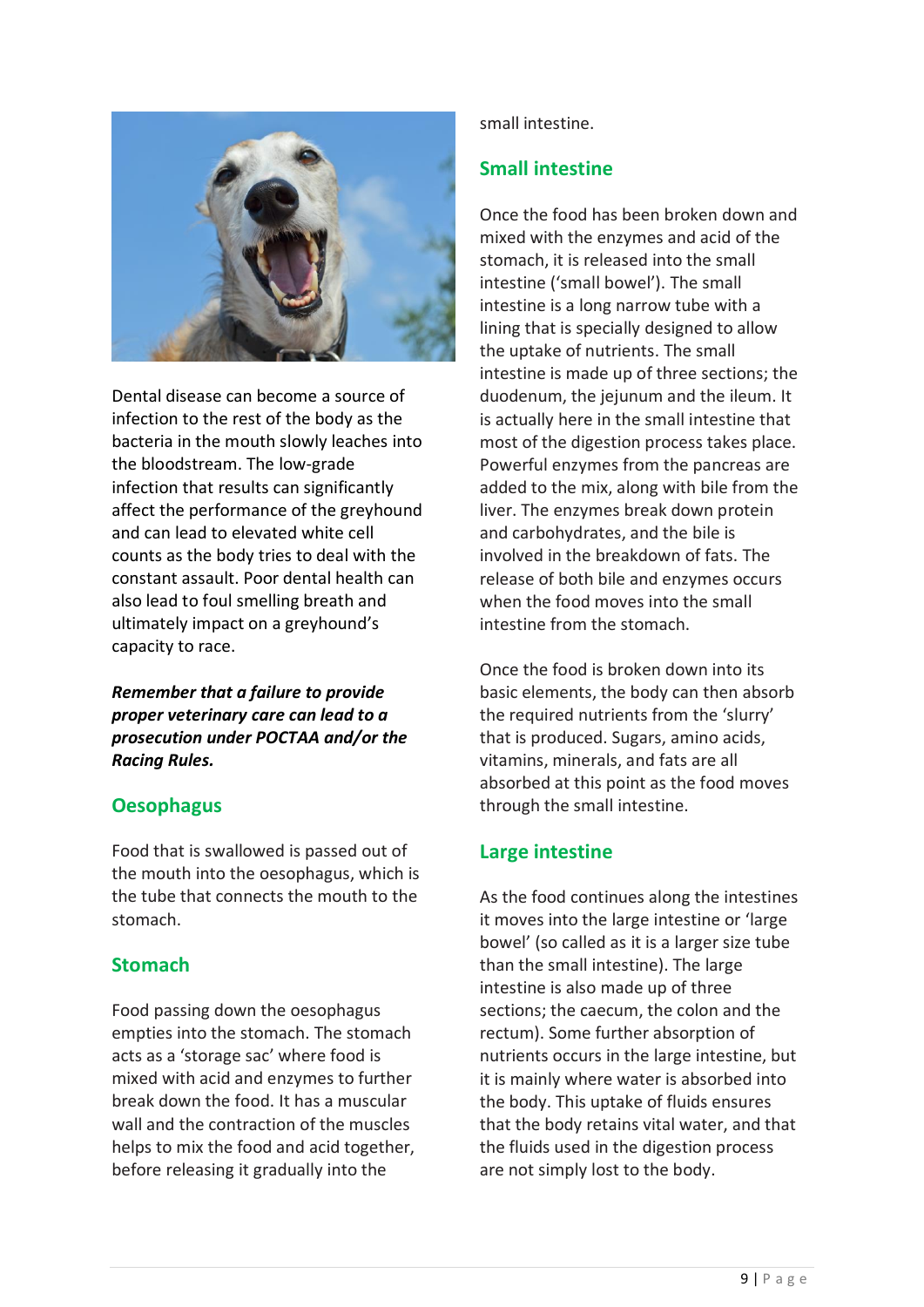Towards the end of the large intestine, the waste matter will start to firm, and can be stored until the dog is ready to 'empty out'. The large intestine also produces a mucous that assists with the passing of faecal matter.

#### **Common Problems of digestion**

#### **Vomiting and diarrhoea**

Vomiting and diarrhoea are both a form of protective mechanism for the body. If an animal eats something that is rotten or toxic, vomiting helps the body rid itself of the substance. Similarly, diarrhoea can hasten the passing of matter through the intestinal tract.

Although they can be considered normal in some cases, vomiting and diarrhoea can also be symptoms of many more serious illnesses. Vomiting and diarrhoea can be caused by sudden diet changes, viral, bacterial, protozoal or parasitic infection, as well as other causes. It is important that you notice quickly any vomiting or changes to the faeces of greyhounds in your care, especially if they are housed with other greyhounds. Many of the causes of vomiting and diarrhoea can be passed from one greyhound to another, especially if the kennels are not thoroughly cleaned.

As a rule, one or two vomits may not be anything to be concerned about *provided* the dog is otherwise bright and alert and is drinking adequately. Temporarily stopping all food and ensuring that they are drinking small amounts of fluids regularly is the first step if you have a vomiting dog. You must then closely observe the dog for signs of discomfort, abdominal pain and/or swelling (as occurs in bloat) and watch its general

demeanour. If the greyhound looks unwell, has a swollen abdomen or is refusing to drink, then the greyhound needs to be examined by a veterinarian immediately.

Repeated vomiting can quickly dehydrate a greyhound, and can cause electrolyte imbalances so early intervention is best. If the greyhound looks lively, and is drinking, then you can wait up to 24 hours for improvement but must then seek veterinary assistance to determine why the vomiting has not resolved.

In cases of bloat (see later in this section), every second counts!

Diarrhoea that is very watery or has blood in it is a definite concern and should be investigated immediately. While fresh blood is obvious, be mindful that digested blood in faeces ('melaena') will appear black and tarry and is generally from higher in the digestive tract such as the small intestine. If the faeces are simply not formed, or soft, and the greyhound is otherwise well, then it is reasonable to change the dog to a bland, low fat, highly digestible diet for 24 hours and ensure that it continues to drink well to maintain hydration. Some dogs are very sensitive to things such as diet changes and will have soft faeces for a day or two if you switch food brands or suppliers.

If there have been no changes to the diet, then diarrhoea may be a symptom of something more serious. In highly anxious greyhounds, the stress of travel or other incidents can sometimes lead to diarrhoea, but this is usually fairly obvious as the diarrhoea occurs at the time of the stressful event, and usually resolves once the greyhound returns to its normal kennel environment. If the greyhound is bright and the diarrhoea continues for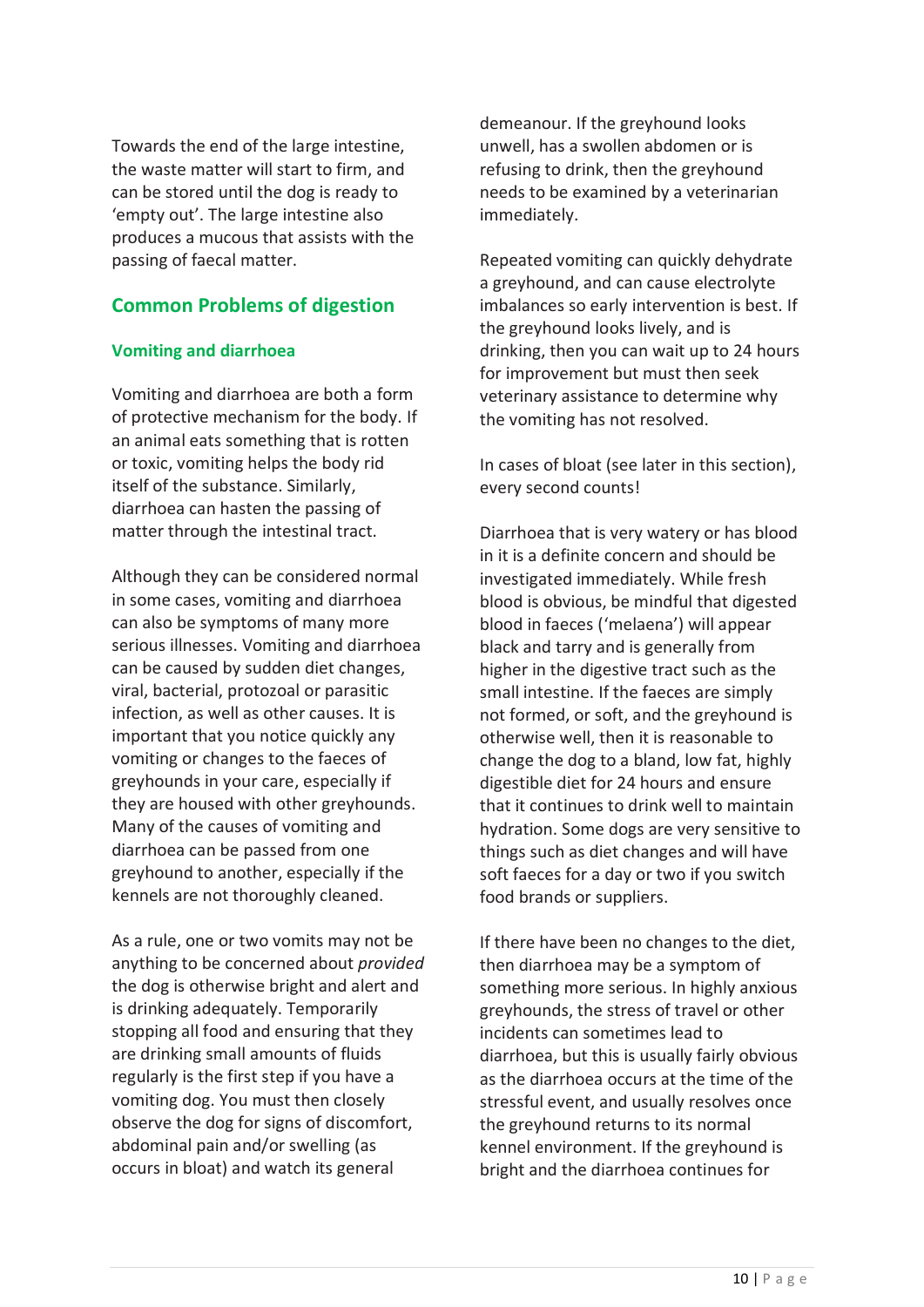more that 24-48 hours, or at any time the greyhound looks uncomfortable and is straining to defaecate, then you should immediately have it checked by a veterinarian.

#### **Parasites**

There are a number of the intestinal worms that can cause problems with digestion. Ensuring that you have an effective and reliable parasite treatment program recorded and implemented is very important to ensure that you are not contributing to problems within the digestive system. Intestinal worms not only rob the greyhound of vital nutrients, they also can cause damage to the lining of the intestinal tract. This can lead to blood in the faeces, diarrhoea and loss of condition.



It is vital that any worming program covers all of the important intestinal worms (hookworm, whipworm, roundworm and tapeworm) and the worming program is designed to prevent the worms from becoming resistant to the drugs. The hygiene of kennels and the environment is also a vital element of parasite control given that important stages of their lifecycle are spent outside of the dog.

**Booklet 8** in **Owner - Trainer: Trainer** 

**Unit 2** discussed worming in further detail.

*It is important that you speak to your veterinarian to discuss an appropriate worming schedule for the greyhounds in your care.*

#### **Bloat (Gastric Dilatation Volvulus or GDV)**

Bloat can occur in any large, deep-chested breed of dog. For some reason, the normal filling and emptying process of the stomach becomes altered, and gas accumulates. The stomach is anchored to the body in such a way that if it fills up with gas it can twist. If this happens it can also twist the spleen, which leads to serious interruption to the blood supply of the stomach and spleen, which is the life-threatening condition commonly called bloat. It does not take very long for the weakened and stretched stomach wall to die if it has no blood supply, leading to a rupture of the stomach.

Bloat can kill a dog very quickly, so getting help urgently is a priority if the greyhound is to be saved. Even with surgery, some dogs die from complications, so the earlier you notice a dog with a distended abdomen the better.

Bloat is linked to stressful events, dietary factors (including sudden food changes) and excessive eating (i.e. if a dog gets into the food supply and gorges itself). It has also been suggested that there may be a link to exercise immediately before or after eating or drinking. In some breeds there is a definite 'genetic predisposition' with certain lines bloating more than others.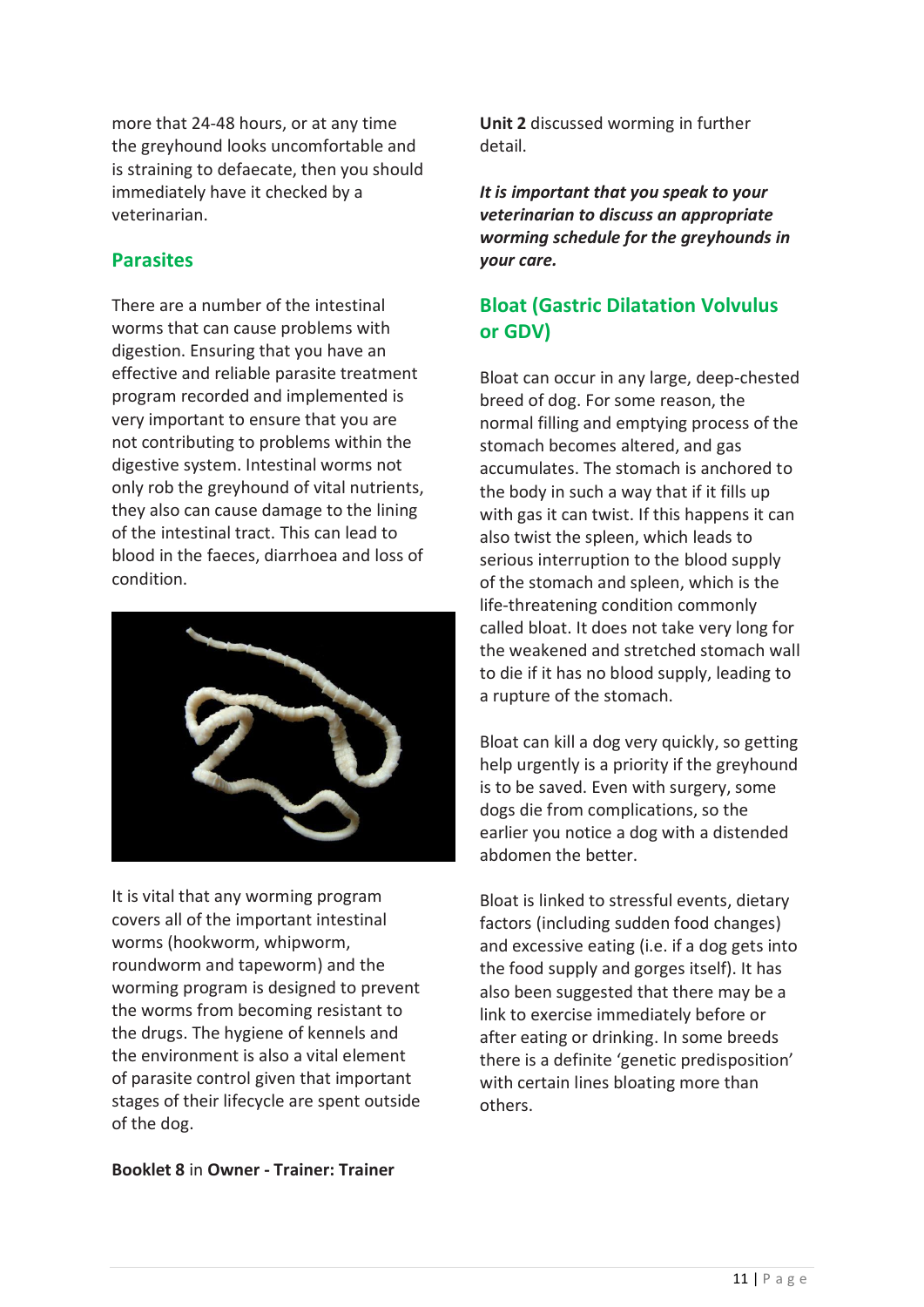#### **Obstruction**

Obstruction of the intestine is most likely to occur in greyhounds who eat and destroy bedding, or who chew on rocks or the like in their runs or kennels. Certain objects are unfortunately the correct shape and texture to lodge in the intestinal tract, and once lodged prevent the movement of food through the body. Obstructions can be partial or complete (more severe signs). Probably the most dangerous item is the corn cob - it is the perfect shape and size and has a rough surface which prevents it from being moved along - so make sure that you never place them in the compost or where the dogs may have access.

The most common symptoms are abdominal pain (dog is sore in the belly, and may be 'hunched up'), vomiting and there is a reduction in faeces (as nothing is getting past). If you have a greyhound that is at risk of getting an obstruction, it is important to choose bedding and kennel items accordingly. If you suspect that the greyhound has eaten something that may cause an obstruction, it is important that you let your veterinarian know so they can advise you accordingly. Some items that cause a severe blockage may have to be removed surgically, and it is important to get to them early to prevent damage to the bowel wall.

## **13.3 Circulatory system**

The circulatory system of the greyhound includes all of the blood vessels (arteries, veins and capillaries) that carry blood around the body to each individual cell, and the heart which acts as the pump for the system. It also includes the blood itself which carries important things such as oxygen and nutrients around the body.

#### **Heart**

The heart is located inside the chest cavity of the greyhound along with the lungs. The heart in the greyhound is larger in comparison to other dogs of a similar size. This is partly due to exercise and conditioning, but there is also a genetic influence as greyhounds have been selected over time for athletic performance.

The heart is made up of mostly muscle and has four chambers. When the heart muscle relaxes blood enters the chambers, and when it contracts, a set of one-way valves ensure that the blood is pushed out of the chambers in the correct direction.



Blood is first pumped out of the right side of the heart to the lungs where it picks up oxygen, and then returns to the left side of the heart before being pumped out to the body to deliver the oxygen to the various organs, before returning to the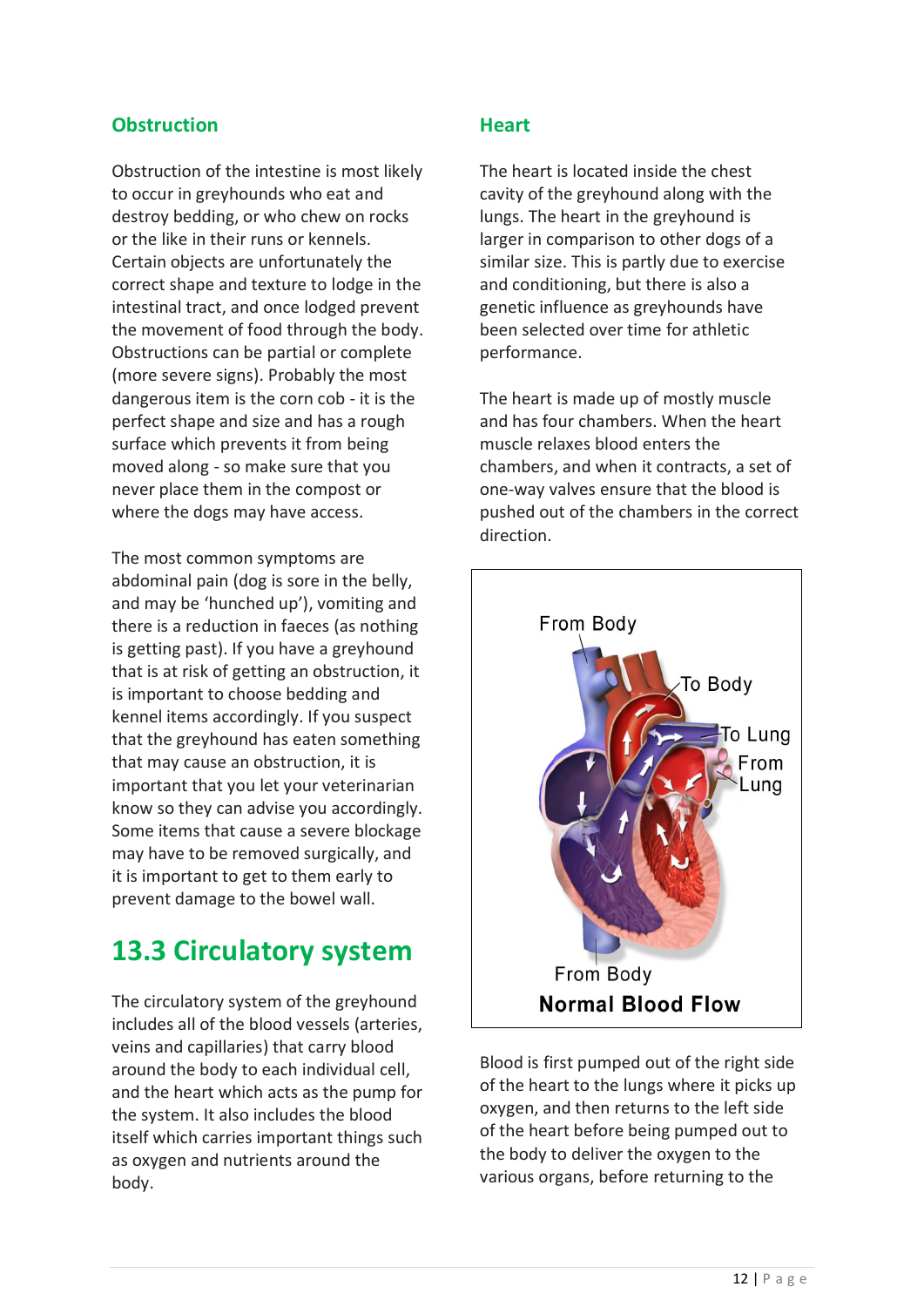right side to complete the cycle again.

The rate at which the heart pumps is controlled by areas in the brain. The heart rate (beats per minute) increases when the needs of the body increase such as during exercise or times of stress - and decreases at rest. The normal heart rate in a greyhound is around 80-120 beats per minute (bpm) and can increase to over 300 bpm in a race!

There are a number of ways to evaluate the heart and its ability to function properly. Veterinarians will listen to the sounds that the heart makes using a stethoscope. This gives them information about the heart rate and rhythm, and any variation in the normal sounds can indicate how well the valves in the heart are functioning. Abnormal sounds are called 'heart murmurs' and usually indicate abnormal blood flow, for example, a leaky valve. It is also possible to examine the electrical currents that control the beating of the heart using an ECG (electro-cardiogram) machine. This gives information about the actual mechanism that triggers the heart beat and can show signs suggesting certain abnormalities.

The heart shape and size can be evaluated with an x-ray, but the best information about size and shape is gained from an ultrasound examination of the heart - called an echocardiogram. During the ultrasound examination the valves can be observed, and it is possible to measure the thickness of the walls of the heart and the size of the chambers.

#### **Blood vessels**

This is the 'piping' that carries the blood around the body, between the heart and organs/tissues, and back to the heart.

Arteries carry blood away from the heart, and veins carry blood back to the heart. The capillaries are the tiny vessels that join the arteries to the veins, and are where oxygen, nutrients and other important things move out of the blood into the cells of the body, and waste products are picked up so that they can be transported out of the body.

The amount of blood delivered to any particular area or organ is controlled by a complex mechanism linked to sensors in the brain. When a greyhound runs, its muscles are suddenly doing a lot of work, and have a high requirement for energy and oxygen. The capillaries in the muscles open up allowing more nutrients and oxygen to be delivered to the muscle fibres. At the same time other areas of the body that are not 'busy' will have a reduced flow of blood as the body shifts blood to the areas that need it most.

The blood flow is also involved in the temperature regulation of the greyhound's body. When the body temperature rises, blood flow is directed to the skin and lungs to allow for heat to dissipate. When the body temperature falls, circulation to the extremities (e.g. feet) is shut off or slowed down to help maintain heat to the body core.

It is possible to assess heart rate by feeling for the increase in pressure that occurs in an artery as the heart beats and forces blood into the arties (the pulse). One of the easiest places to feel a pulse is the large artery inside the thigh of the greyhound - the femoral artery. By counting the number of beats each minute it is possible to monitor the heart rate at rest, after strenuous exercise and also the recovery over time.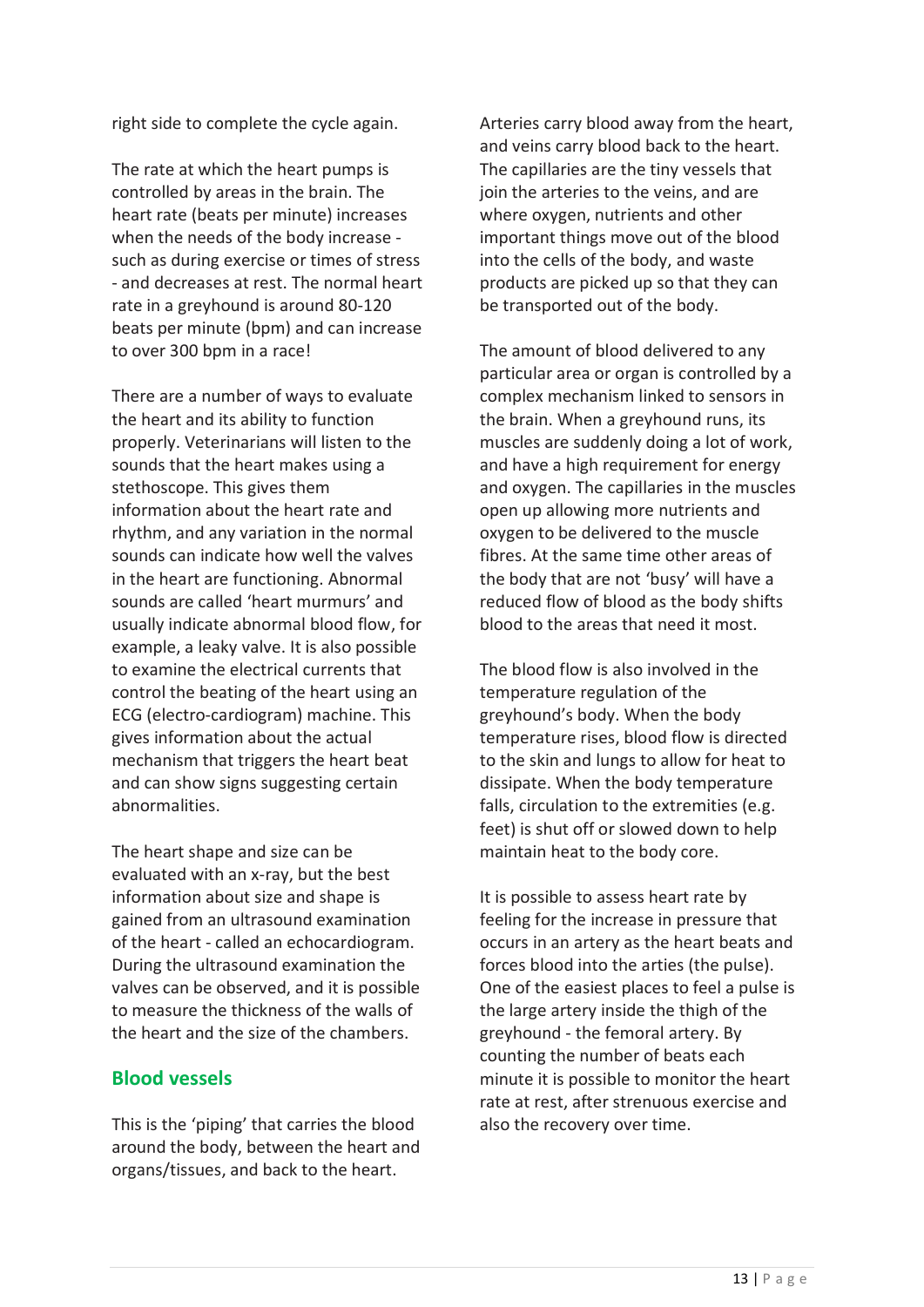#### **Blood**

The blood of the greyhound can be considered a truly amazing thing. It carries oxygen from the lungs to the body where it is needed and picks up the waste gases (carbon dioxide) and takes it back to the lungs where it is excreted. Blood carries nutrients from the gut to the cells and picks up waste products and takes them to the liver and kidneys so they can be removed. It carries important chemical messengers such as hormones and is also involved in the first line attack on disease and infection.

The blood is made up of a liquid portion, the serum/plasma, along with red blood cells (involved in oxygen exchange), white blood cells (involved in immunity) and various hormones, nutrients, clotting agents, buffers, antibodies and enzymes. The levels of all of these things in the blood is constantly changing to meet the requirements of the individual, so blood, evaluation can often give us important clues as to the general health and well-being of the greyhound.

#### **Blood tests**

There are an increasing number of blood tests available, either as 'on-site' tests at your veterinarian's clinic, or at a veterinary pathology laboratory. Obviously, those tests that are done onsite give quicker results, but the veterinarian will need to have special machines to do this. For less common, or more complicated tests, the blood sample may need to be sent away for testing, with the results usually returning within 1-2 days.

Blood testing can give an indication of how the various organ systems are functioning, whether the body is

mounting a response to an infection, and the levels of the various electrolytes and waste products in the blood.

Blood tests need to be 'interpreted' to make sense of the results (which are raw numbers from an analyser machine) as sometimes a change in one area can affect other test results. The printed report from the blood test will have a set of reference ranges (reference values or reference intervals) that are considered the normal results for a greyhound, which will be different to other breeds of dog. Your greyhound's results will then be compared to these expected normal values, and any variations will be highlighted.

Some normal value ranges are quite large, and it is possible to have a 'normal' value that is close to the top or the bottom of the range that might be significant. Sometimes it is more useful to compare two results from different times from the one dog, rather than to compare the dog to the normal values. This way the changes to the various test values gives an indication of what is happening in the dog's body at that time.

## **13.4 Respiratory system**

The cells of the body use oxygen for energy and produce carbon dioxide as a waste product.

The respiratory system of the greyhound includes all of the air passages (airways) and tubes that carry air (containing oxygen) from the nose and mouth to the lungs and waste gases from the lungs to the nose and mouth.

The lungs are responsible for taking oxygen from the breathed air and providing it to the red blood cells which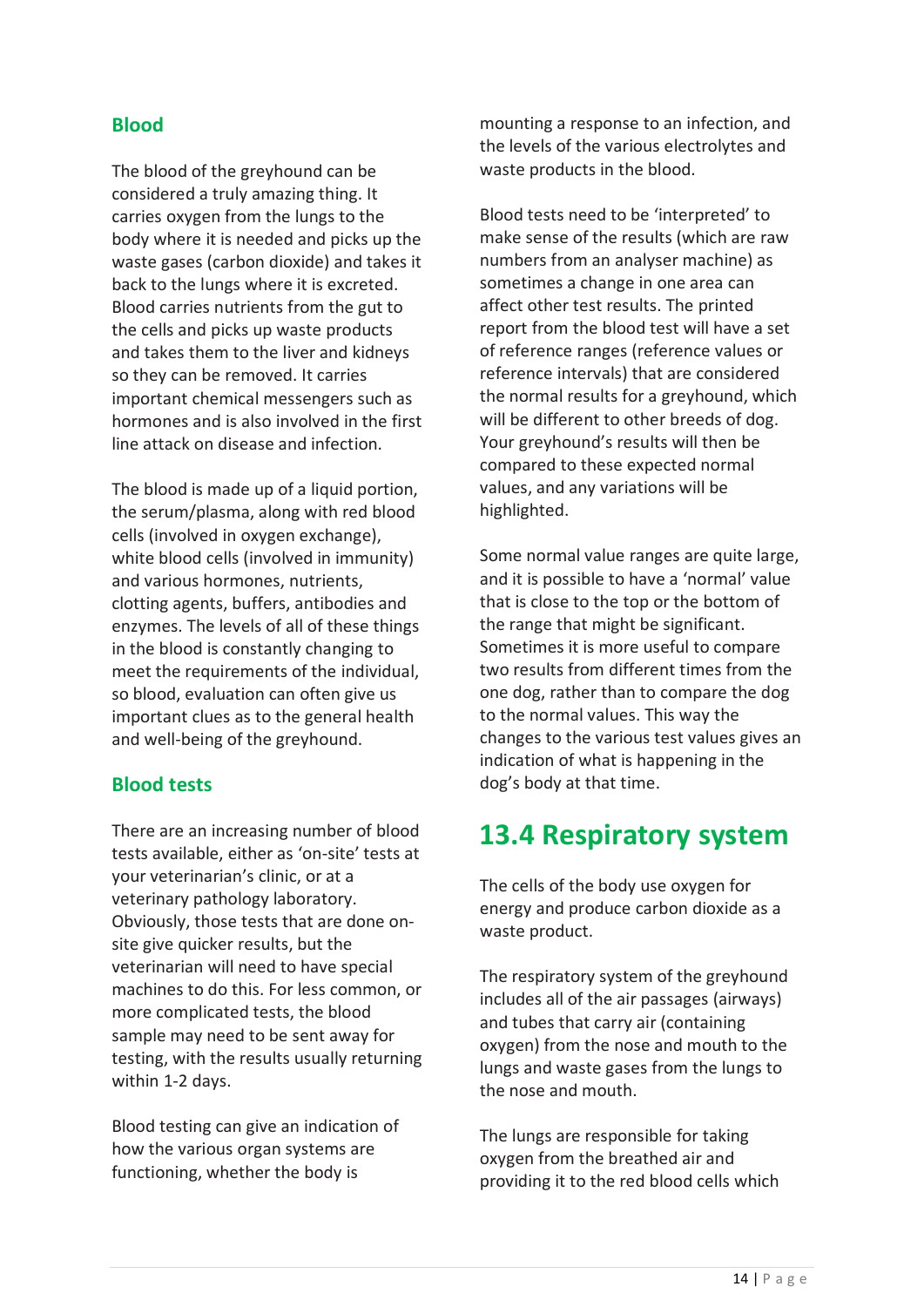then provide it to the rest of the body cells (for example muscle or brain cells) where it is needed. The red blood cells are an exchange system - exchanging oxygen for carbon dioxide, which is then taken back to the lungs where it is expelled to the air.

Respiration is another word for breathing; breathing in is 'inhaling', while breathing out is 'exhaling'

Respiration is controlled by special areas in the brain that monitor the blood levels of carbon dioxide. These special receptors are triggered when the carbon dioxide levels rise, and the result is an increase in the rate and depth of respiration to expel more carbon dioxide from the body. Respiration is also involved in temperature control, with water being lost in the exhaled air. This is used as an evaporative cooling mechanism by the greyhound. If the greyhound gets too hot, the rate of respiration rises to increase the amount of evaporative cooling that takes place and hence the temperature of the dog will lower.

The respiratory system uses the concentrations of the various gases in the air to drive the exchange rather than selectively targeting oxygen. Because the exchange is not selective, other gases can enter the bloodstream - such as carbon monoxide from car exhausts or toxic substances from cigarette smoke.

The respiratory system is also responsible for generating sound. As air moves through the larynx (or 'voice box') it can be used to generate barks, whines and howls, and this provides an important part of the communication abilities of the greyhound. The larynx is also responsible for protecting the lungs

from food and fluid via the 'gag reflex'. If food or fluids move into the larynx, a response is triggered that leads to a cough or gag - the same as in people when 'something goes down the wrong way'. This protective mechanism may be altered when the greyhound is puffing hard after a race (with its larynx fully open), and it can mean that when offered a drink from the hose some water can get into the airways triggering a coughing spasm.

Finally, the respiratory system is also involved in assisting with the acidity (pH) levels in the blood, which need to be kept within a narrow range for maintaining health and wellbeing.

Carbon dioxide acts as an acid within the bloodstream, and acids will decrease pH. During and immediately after exercise, large amounts of lactic acid are generated in a greyhound causing a large decrease in the blood pH that is at its worst at around 5 to 10 minutes after a race (metabolic acidosis). The body responds by increasing panting not only to assist in reducing the large increase in body temperature, but also to reduce blood pH by expelling carbon dioxide with each breath.

#### **Other things that may affect respiration**

The rate of respiration can also be altered by the mental state of the animal. Animals that are stressed, frightened or anxious tend to breathe faster or pant, even when the weather is not hot. Some animals will have a similar response when excited and anticipating an event (another form of stress).

Too much barking or panting can change the pH of the blood and can upset the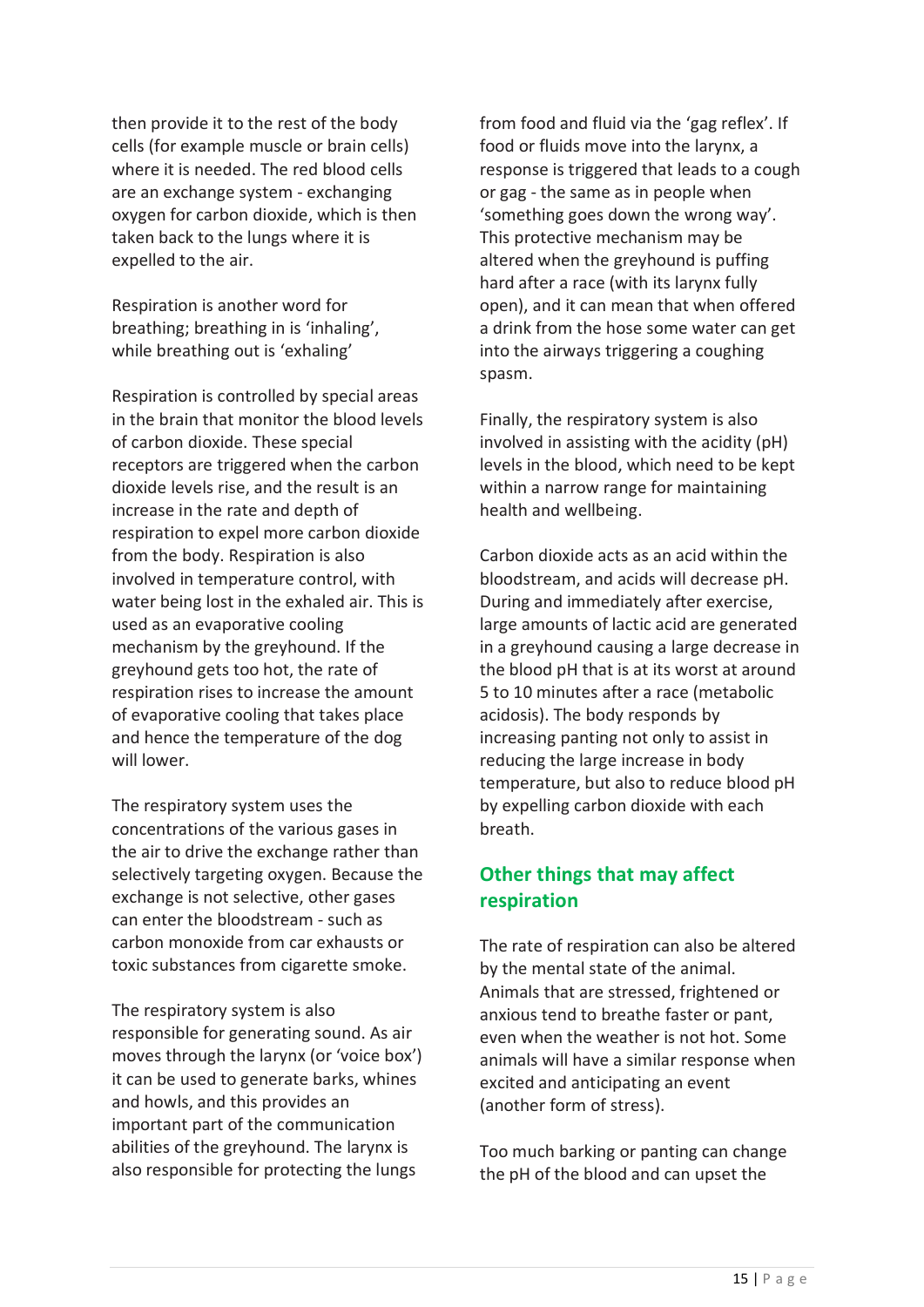blood levels of oxygen and carbon dioxide. This can be a problem with dogs who will not settle when travelling, or who bark constantly when they are kennelled for a race. This can lead to respiratory alkalosis (an increase in pH of the blood due to the excessive loss of carbon dioxide) which can then predispose the greyhound to other problems if they race, or trial hard.

#### **Diseases of the respiratory system**

#### **Kennel Cough (also called Canine Cough)**

Probably the most common respiratory disease in greyhounds is **Kennel Cough**. This can be caused by a number of infective agents including viruses (most commonly canine **parainfluenza virus** but also canine adenovirus, herpes virus, coronavirus and influenza virus) and bacteria (most commonly *Bordetella bronchiseptica* but also *Mycoplasma* spp. and *Streptococcus zooepidemicus* which can also affect people).

Kennel Cough is highly contagious and will quickly spread from one animal to another if they share the same air space. It is possible to vaccinate against the two major causes of this disease; parainfluenza virus and *Bordetella bronchiseptica*.

Speak to your veterinarian about the appropriate vaccination program. However, further detailed information on vaccinations is provided in **Booklet 7** in **Owner - Trainer: Trainer Unit 2.**

Signs that a greyhound may have Kennel Cough include a dry hacking cough for a week or so, and it may be lethargic or off its food. During this time, the greyhound should not be raced or trialled as they

will struggle to cope with the increased demands for oxygen and place other greyhounds at risk of disease. Any increase in respiratory rate can also trigger coughing spasms as the windpipes are inflamed and sensitive, and commonly results in pneumonia which can be fatal.

*If you notice any coughing, it is important to isolate the affected greyhounds to try to limit the spread of the disease and seek immediate treatment.*

It is possible for greyhounds to be infected and spread the disease to other dogs before showing any symptoms such as coughing or sneezing. This can prevent challenges in stopping the spread of the disease, especially in larger kennels. So, it is important that all greyhounds are up to date with their vaccinations, and any signs are brought to your attention so can you look at isolating the affected greyhounds and seek treatment.

In some cases, vaccination boosters (usually intra-nasal or oral) will be recommended by your veterinarian to limit the spread and severity of the disease.

Remember that coughing is a symptom of many diseases - not just Kennel Cough such as tonsillitis, pneumonia and heart disease.

*It is important to have the reason for any cough properly investigated by a veterinarian to ensure you are doing the right thing, and that any greyhound that is coughing gets the right treatment.*

#### **Tonsillitis**

**Tonsilitis** is another common respiratory